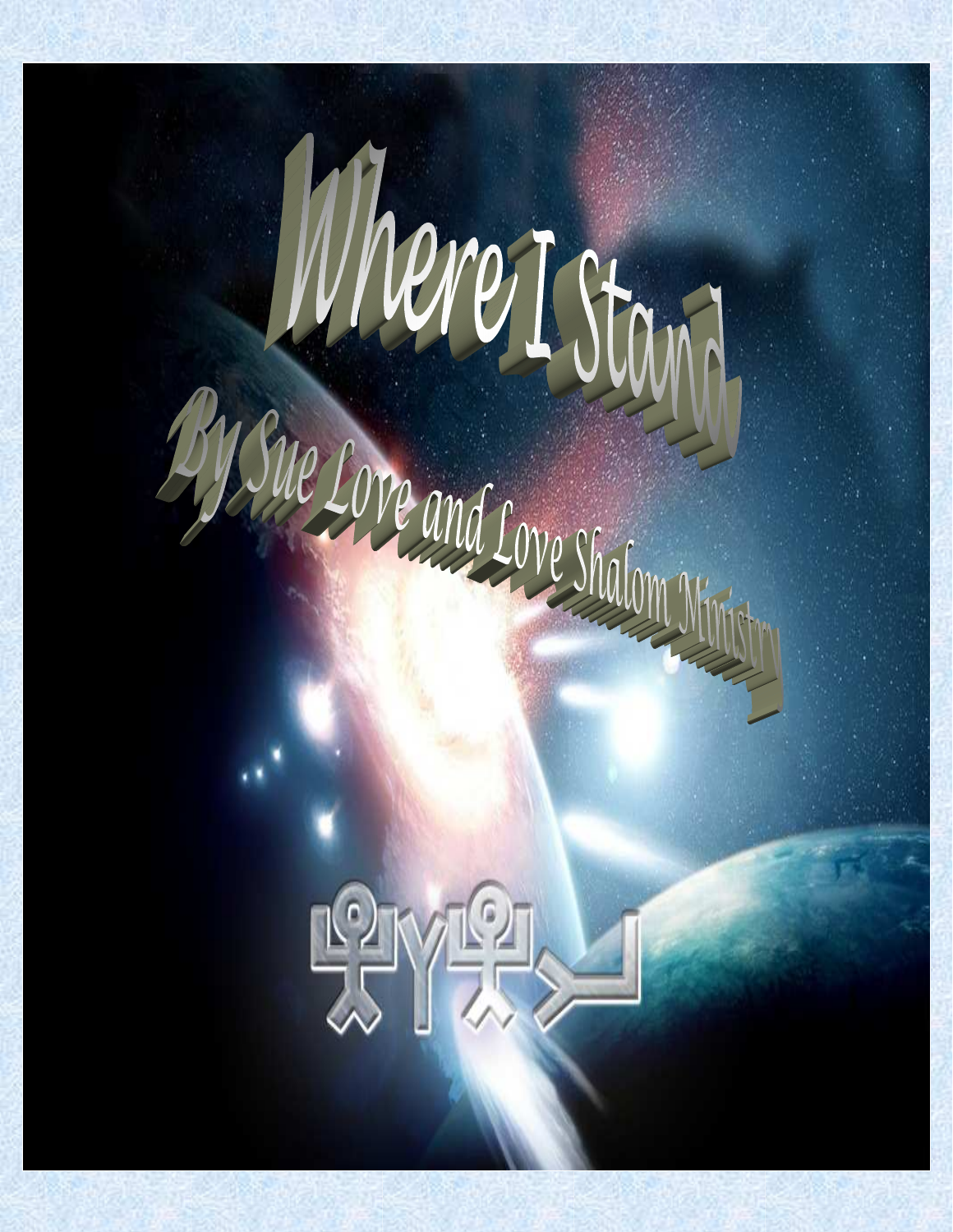**Capo 4rd Fret / Detuned 5th Fret Piano & Bass 3rd Fret**

### **Where I Stand**

By Sue Love 01-27-07 **Copyright © 1/27/2007, All Rights Reserved. Shemot (Exodus) 20:15 Thou Shalt Not Steal**  Yoshua (Joshua) 24:15

 $Vs<sup>1</sup>$  **Am C G Am What I think about may seem strange to you C G Am What I talk about might have never crossed your mind C G** Am **What I love is a part of who I am E G** G<sup>7</sup>  $G G<sup>7</sup>G$ **Tell me why, why shouldn't I take a stand** 

**(Chorus)**

**Vs <sup>2</sup>**

 $Vs<sup>3</sup>$ 

1

 **G Am F G I** will speak the name of  $\mathbf{H}^{\mathsf{H}}\mathbf{H}^{\mathsf{H}}$  **Am F G proclaim the truth without a doubt Am F G Am F G G** EFEI **creator of all, only Your Name will I call G** Am **F C G This is where I stand, this is who I am ® n2nd VS G Am F C G I will follow You, I will follow You,** EFEI **® r3rd vs Am C G Am Why are you still holding on so tight**  C G Am **It was done before doesn't make it right C G Am I'll let** EFEI**'s word be my guide**   $F$  **G G<sup>7</sup><b>G I won't be ashamed to take a stand Am C G Am You say it's too hard to understand C G Am You say it's too narrow of a path C G** Am Let me know when you get tired of the fence<br>F<br>G7-G **F** G7-G **Maybe then the truth will start to make sense**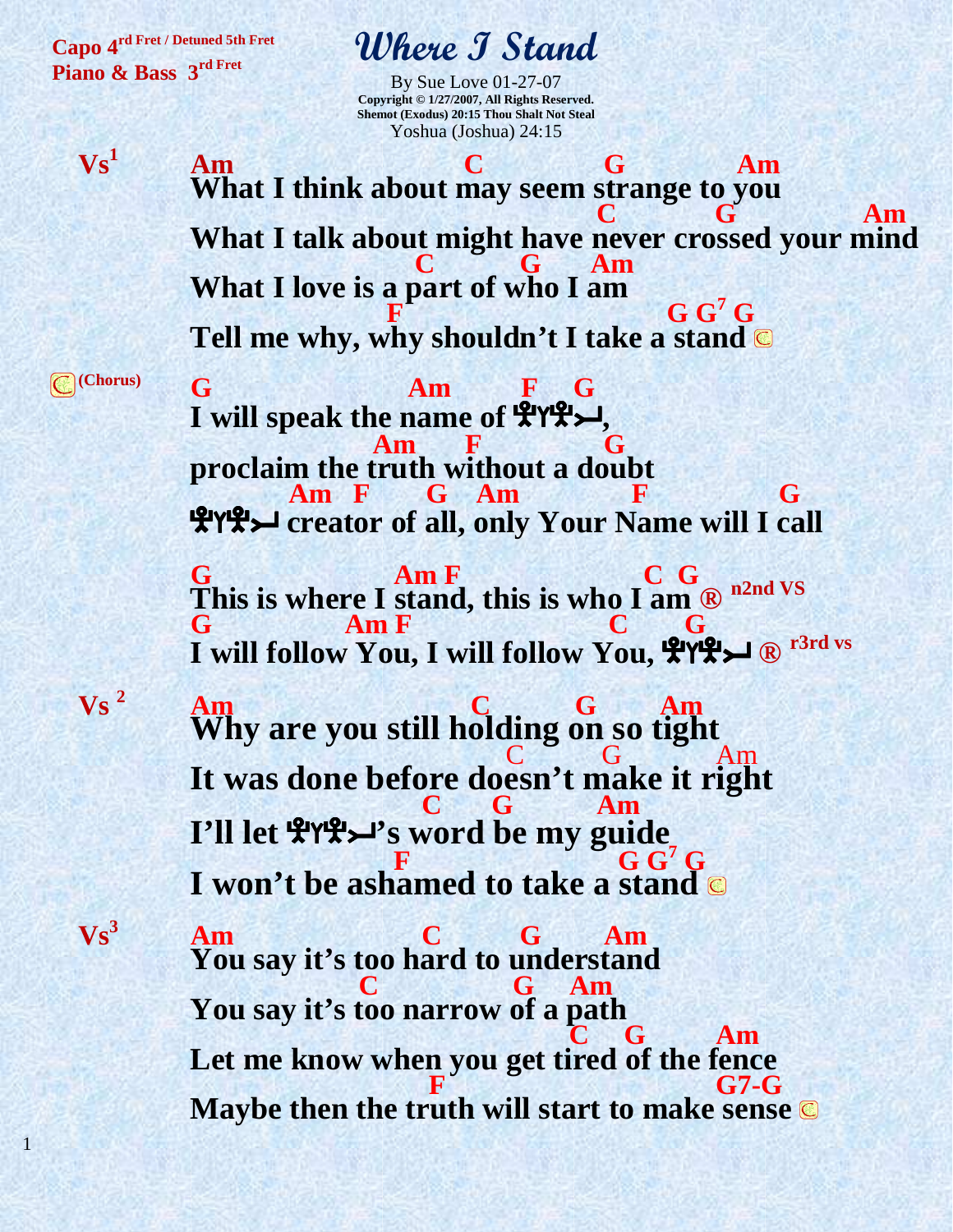#### **Yahushua** (OYUYL>) ahal Sheli

**By Stephen Love 10/26/2006 Copyright © 10/26/2006, All Rights Reserved. Shemot (Exodus) 20:15 Thou Shalt Not Steal** 

 $\mathbf{V}\mathbf{s}^1$ **Dm C** Dm **I cry out to the Most High Elohim. Dm C G He guards me as the apple of his eye. Dm C** Dm How precious is your kindness O'  $\bigcirc$   $\mathsf{YL}'$ **Dm C G** (Stop) **You hide me in the shadow of your wings.** 

**Dm C** Dm ofsfei **is, my Ahab blood brother Dm C G**  $G^7$ **C**<br> **G**<sup> $G'$ </sup>**G**<br> **G**<sup> $G'$ </sup>**G**<br> **G**<sup> $G'$ </sup>**G**<br> **G**<sup> $G'$ </sup>**G Dm C G**  $G^7 G$  (Stop) And into my house to supp with me  **Dm C G G<sup>7</sup> Dm C G G 7 G For His pesach, For his pesach,** 

**Vs<sup>2</sup>Dm C Dm Dm**<br>SYLLYLEXTRED has blessed us richly with wisdom, **Dm C G**  $G^7 G$  (Stop) **Protection, health, and wealth Dm C** Dm **He sealed the covenant with his blood Dm C G G<sup>7</sup> G (Stop) Believe, take action within Dm C G G7 G Dm C G G7 G**  His covenant of love, His covenant of love.  $\blacksquare$ 

2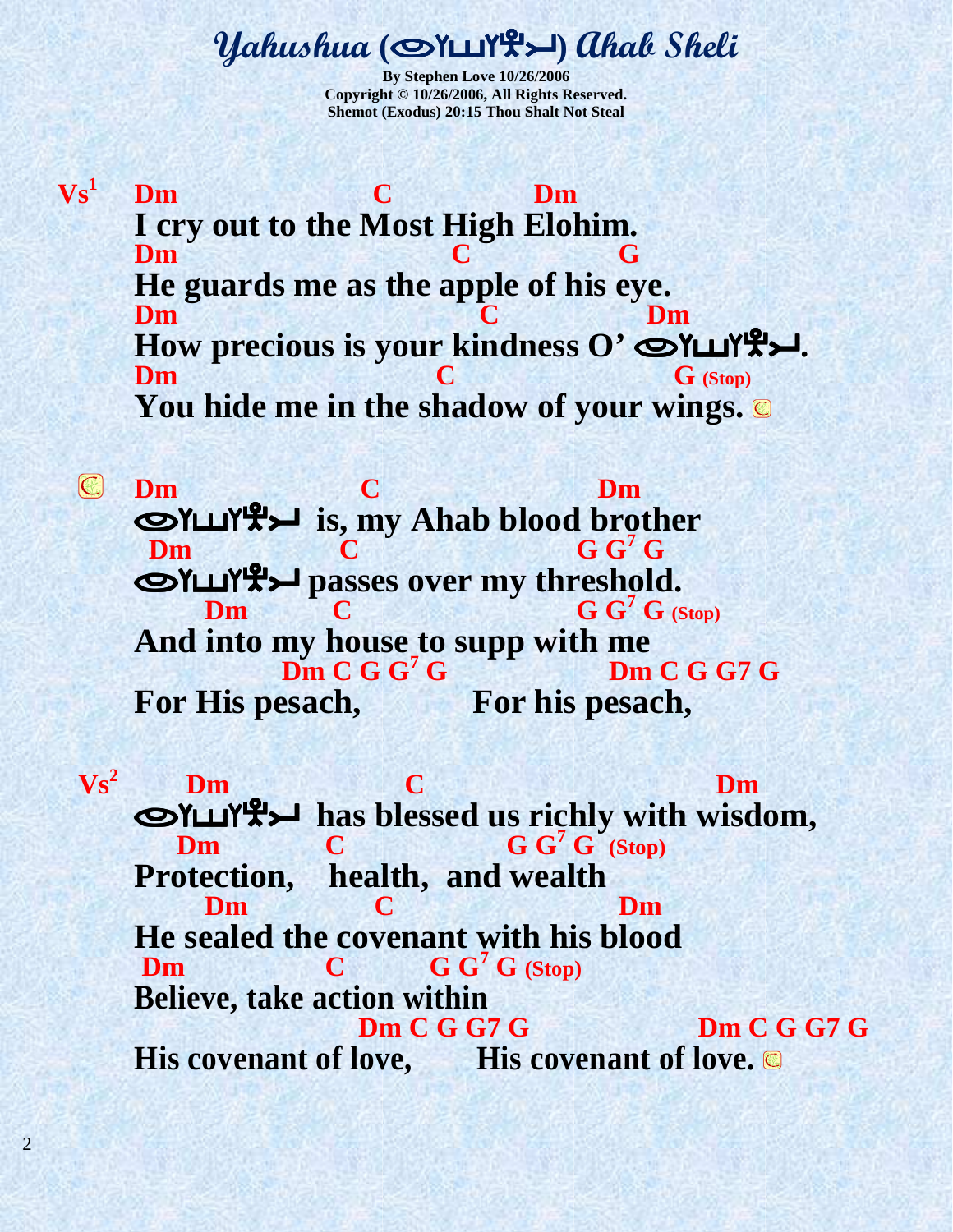#### **Come To The Table**

**By Sue Love 07/2 Copyright © 10/01/2005, All Rights Reserved. hemot (Exodus) 20:15 Thou Shalt Not Steal, Revelation 22:17** 

**Chorus C/D F/G Am/Bm G/A Come to the table there's plenty of room C/D F/G AmBm G/A Gather together the meal will start soon**<br>**Am/Bm**  $\overline{C/D}$  **E/G Am/Bm C /D F/G G/A The Father will bless we'll break bread and drink wine Am/Bm**<br> **G/A** C/D - G/A Am/Bm F/G **Am/Bm F/G G/A C/D - G/A Am/Bm F/G Come to the table it's time to dine**  $Vs^1Vs^2$   $\bullet$  *Bridge* 

 $\mathbf{V}\mathbf{s}^1$  **C C G Am F We are Your people we are called by Your Name C G Am F Together for a purpose with our lives we proclaim am C F G You are** EFEI **and You will return am** F C G G **For those who have loved You and kept Your word** 

**C G** Am **F Every Feast a rehearsal a reminder a plan C G Am F Given as a picture to help us understand Am C F G And to remember Your covenant am** F C G **The blood of Messiah Your atonement** 

3

 $Vs^2$ 

**Bridge**

**a** G **Am F** G **So what are you waiting for pull up a chair C** F Am **G You're a part of the family and you belong here am** F C G **This is your invitation it's time to decide Am F F G G C C G Am F Come join**  $\mathbb{R}^{\mathsf{Y}}\mathbb{R}$  **and be a part of the bride**  $\mathbb{C}^{\mathsf{KeyChg}}$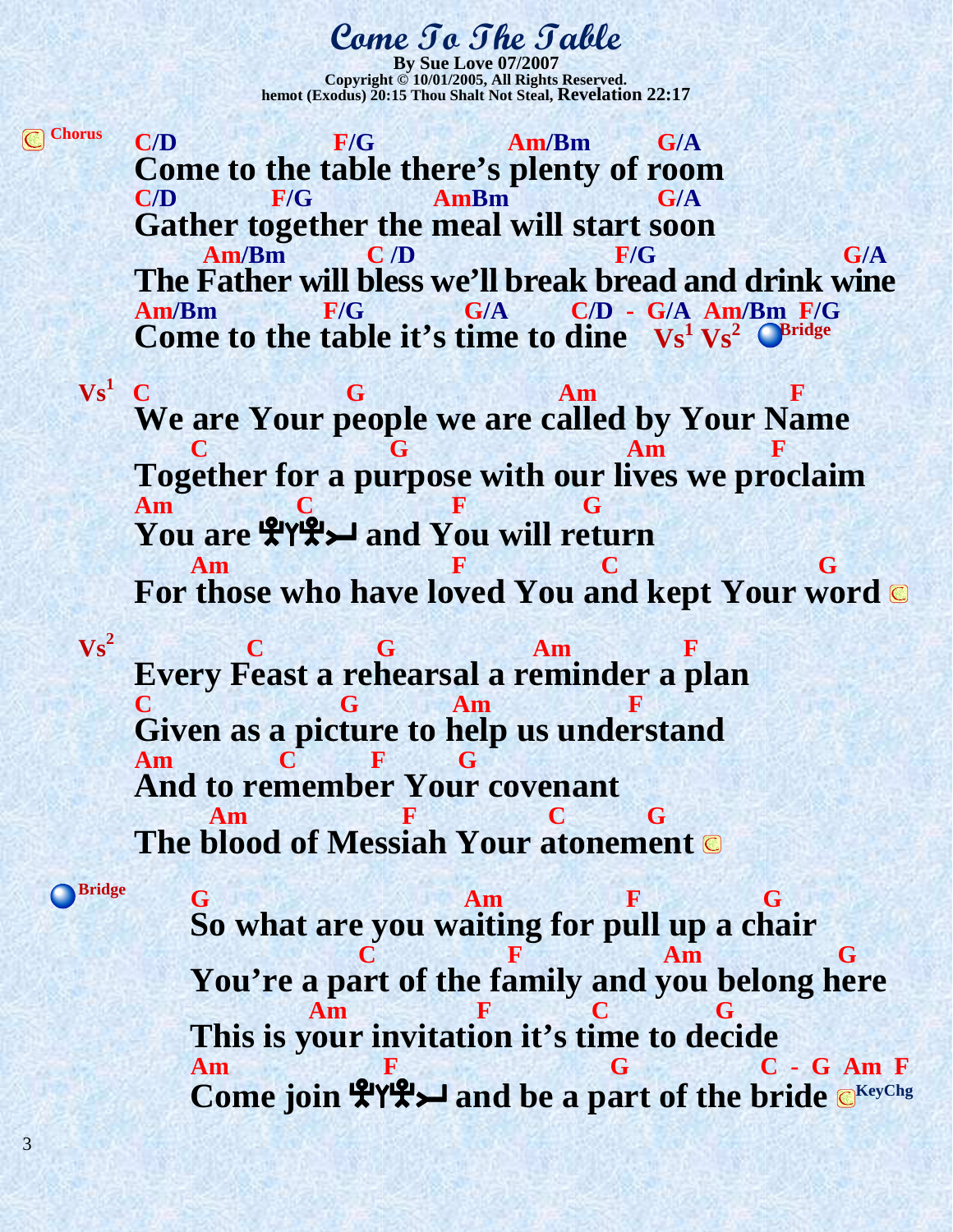**Capo 5th fret/ Detuned 6th Fret Piano & Bass 4th** 

## **I Run To You**

**By Sue Love 10/01/2005 Copyright © 10/01/2005, All Rights Reserved. Shemot (Exodus) 20:15 Thou Shalt Not Steal Tehillim (Psalm) 91** 

 $Vs<sup>1</sup>$ **Bm** G Bm **When Trouble gets me down, I run to You Bm G Bm When hope needs to be found, I run to You A** Em Bm G **You are my strength, I run to You** 

 $\mathbf{V}\mathbf{s}^2$ **Bm G** Bm **When I am distressed, I run to You Bm G Bm When I need to rest, I run to You A Em D A G You are my peace, I run to You ATHLET D** A G **D** A G **Bm** G **I run to You,** EFEI **– I run to You,** EFEI**, I run to You Musical interlude – Bm – G – D – A – Em – D – A – G – D – A – G** 

**G A G G I am not afraid, You deliver me G A** A G **I am not alone, You will answer me A Em D A G A** Em **D A** G<br>**Vour truth will be my shield – I run to You, 4944 D** A G **D** A G **Bm** G **I** run to You,  $\frac{P}{2}$   $\frac{A}{2}$   $\frac{G}{2}$  – I run to You,  $\frac{P}{2}$   $\frac{G}{2}$ , I run to You

4  $Vs^2$  Bm **Bm G Bm In Your secret place, I hide in You Bm G** Bm **Under Your wings, I hide in You A Em D A G**   $\frac{\ln \text{You I trust} - \text{I hide in You}}{\ln \text{A}}$ **D** A G Bm G **I hide in You,** EFEI **– I hide in You,** EFEI**, I hide in You!**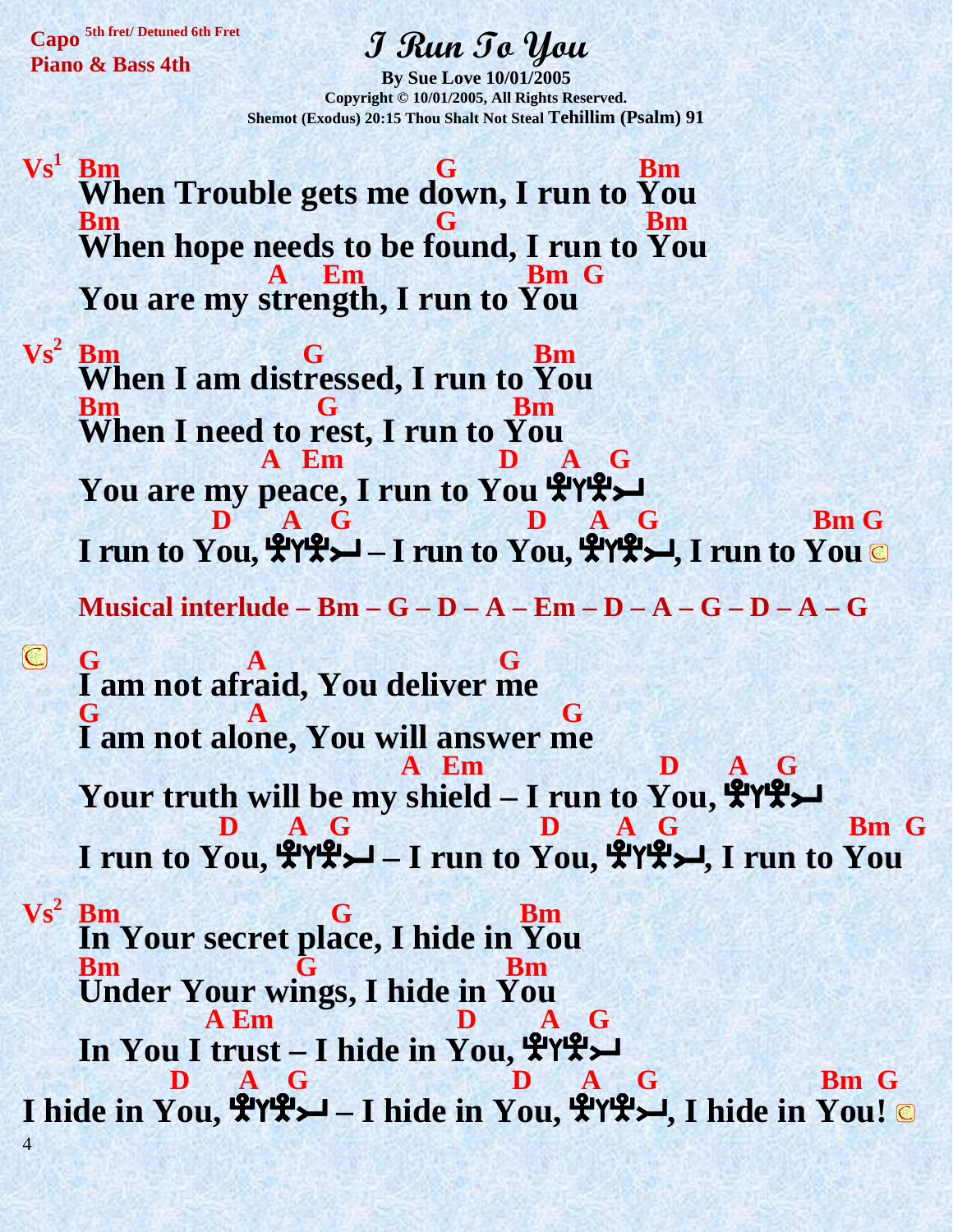**Capo 2rd Fret /Detuned 3rd Fret Piano & Bass 1 st Fret**

5

#### **MY SONG**

 Tehillim (Psalm) 69:30 **BY Sue Love 02/22/2006 Copyright © 02/22/2006, All Rights Reserved. Shemot (Exodus) 20:15 Thou Shalt Not Steal** 

**Intro-Bm G D A - Bm G D A - Bm G D A - D Em G A D** 

- **Vs.1 Bm D Em (s.u.) G I'm hungry for Your presence, I wait for You to speak Bm D2 D Em A You draw me with Your beauty, I need You here with me G D Bm G The only sacrifice I have to bring is a sacrifice of Praise D A Bm A Bm A A Bm** With all my heart I'll worship You I'll give you everything.  $\mathbb{C}^1$
- **<sup>1</sup> D A G A D A G G A I will sing I will dance before You, I will worship at Your throne D A Em G D Em G A D**  Here I am I will not be silent,  $\mathcal{L}(\mathcal{L}(\mathcal{L}) = \mathcal{L})$  I give You praise Bm GD A Bm GD A Bm GD A D Em G A D **HalleluYah, HalleluYah, HalleluYah, I will give You all my praise**
- **Vs.2 Bm D Em (s.u.) G I want to bring You honor, I want to give You thanks Bm D Em A You move me, until I'm with You, I want my heart to change b** Bm Bm G **To know You more will be my purpose, I'll live for You each day D (Stop) A (stop) Bm A Asus My attitude, All I can do, Is sing until I change**  $\mathbb{C}^2$
- $\mathbb{C}^2$  **D A G A D A G A With a song I will bring You honor, with a dance I will give You praise D A Em G D Em G A D In my heart I will not be silent, I will worship You alone Bm G D A Bm G D A Bm G D A D Em G A D HalleluYah, HalleluYah, HalleluYah, I will worship You alone**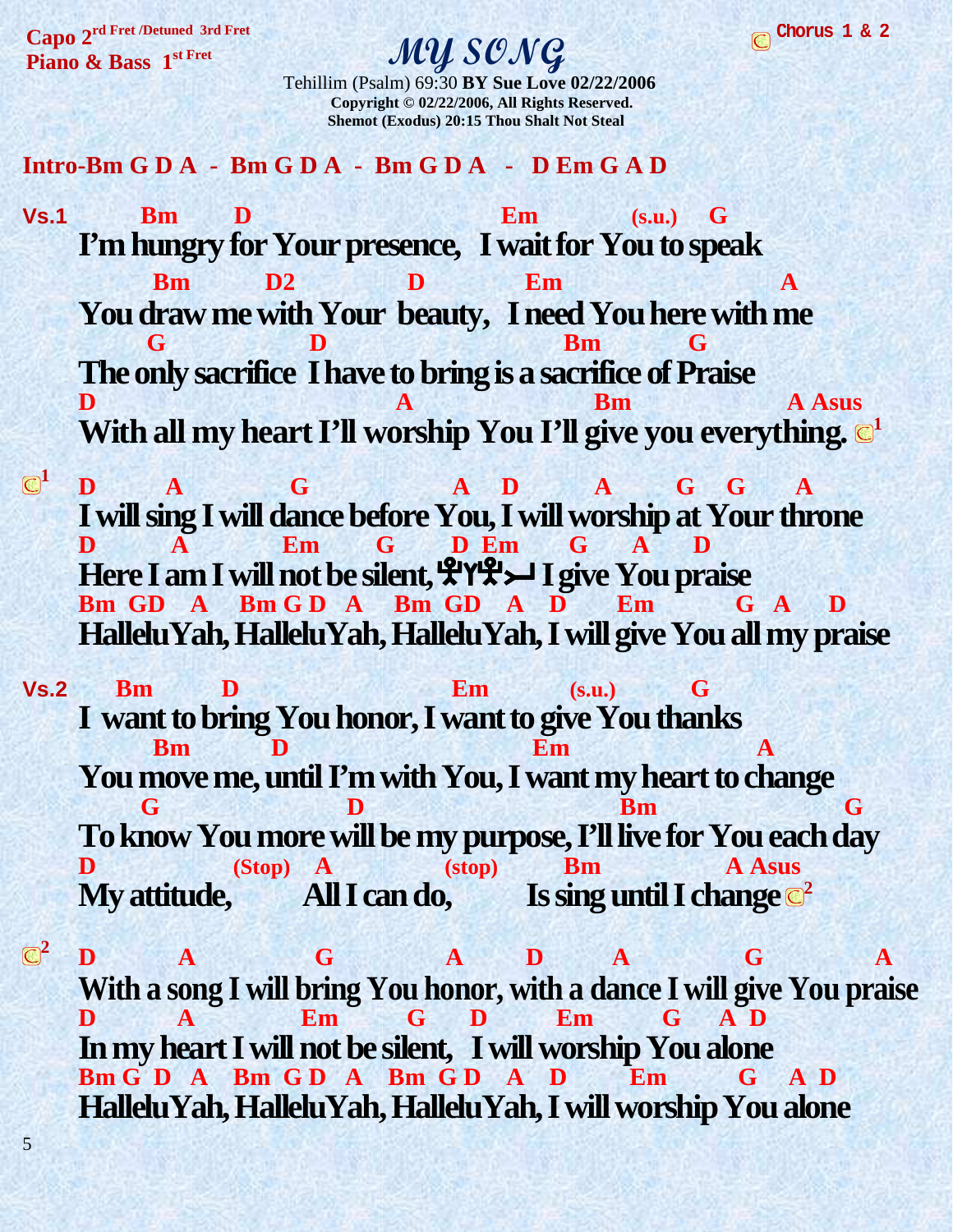#### **Out of the Wilderness**

**By Sue Love 2/22/2008 Copyright © 05/2009 All Rights Reserved. Shemot (Exodus) 20:15 Thou Shalt Not Steal** 

**Chorus Am E Dm Am I will not settle for the wilderness Dm Am E Am** I will go to the mountain and find  $\mathcal{L}Y\mathcal{L}$  there **Am E Dm Am Who will go with me to see where He dwells Dm Am E Am Am** We will go to the mountain and find  $\mathcal{L}(\mathcal{L})$  there

 $Vs<sup>1</sup>$ **Dm** Am **E** Am Am **Your tent will be open my eyes will see Your face Dm Am E** Am **Am I surrender in Your presence and feel Your embrace Dm Am E Am Am I will sing at Your alter and dance around Your throne Gsus G E E/Esus/E My heart will rejoice as I worship You alone**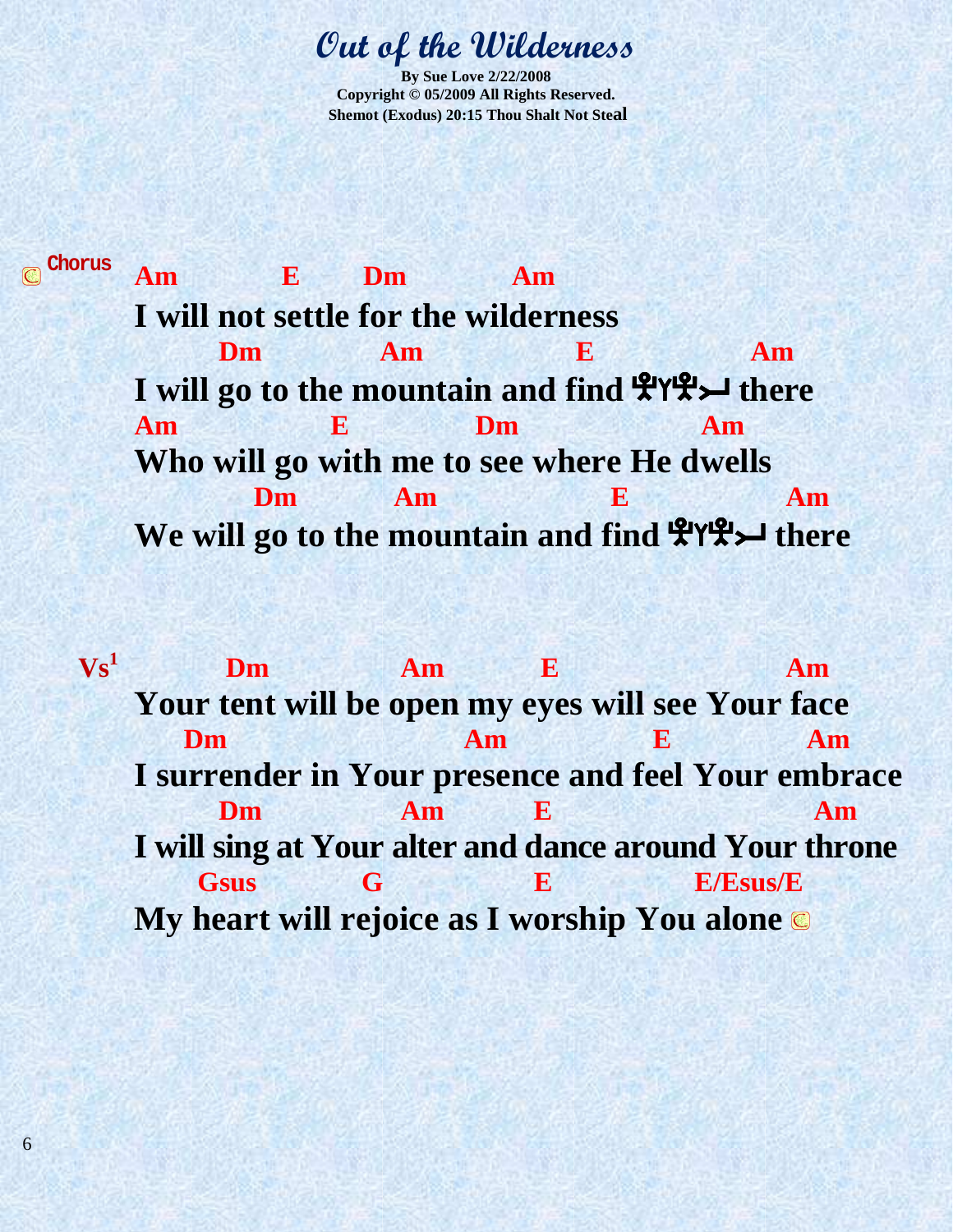#### **For My Friend**

**By Sue Love 05/01/2003 Copyright © 05/01/2003, All Rights Reserved Shemot (Exodus) 20:15 Thou Shalt Not Steal** 

**Capo 1st Fret / Detuned 2nd Fret Intro: D A G D A G**  $Vs<sup>1</sup>$  D **D A A** *C* **Em My heart is breaking for you, G your surrounded by yourself**  *Em* **A And it's so hard to get through** 

**Chorus**  $\overline{\mathbb{C}}$ 

**Bridge** 

7

A D-A<sup>2</sup>-G<br>So I'll pray **-G D A<sup>2</sup> So I'll pray that you'll come to understand A D-A<sup>2</sup>**  $\bullet$  **C**  $\bullet$  **D**  $\bullet$  **A**<sup>2</sup> **And I'll pray that love will lead you in A D-A<sup>2</sup> -G D Em And I'll pray that when it all ends G**  $A^2$   $D-A^2$ **-G D-A<sup>2</sup> -G You'll still be\* my friend Vs<sup>1</sup>**

**Vs2 D A Em There's so much I want to tell you G Em A**  Here I am ready to show you His Love  $\bullet \rightarrow$  Bridge

**A2 Em A2 And it's not that I'm better than you Em I just see your still struggling**   $\mathbf{G} = \mathbf{A}^2 \mathbf{A}$ **And I know that there's freedom**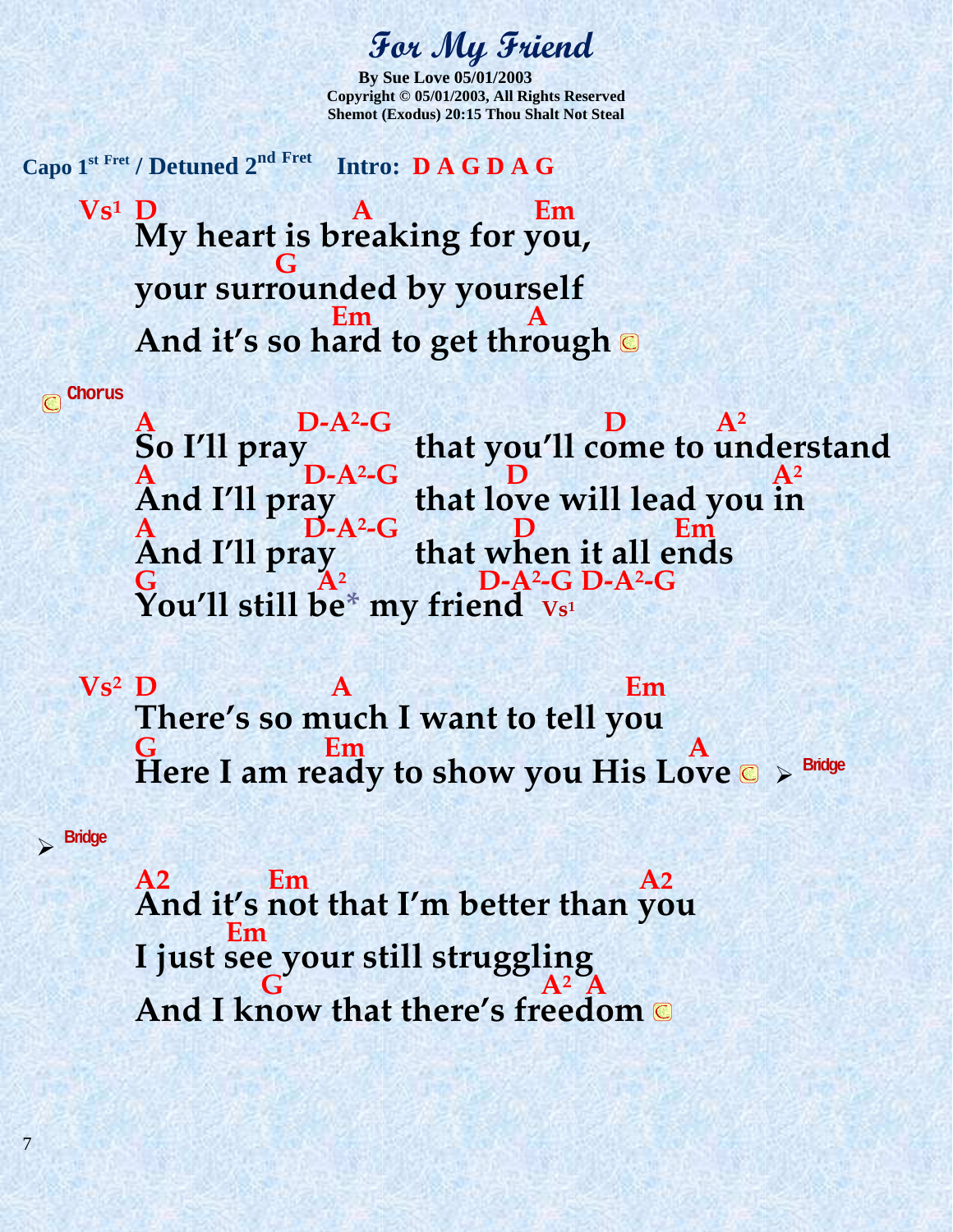**Capo 3 rd Fret/ Detuned 4tj Piano & Bass 2nd Fret** 

#### **Mishle 31**

**By Sue Love 06/25/2006 Copyright © 06/25/2006, All Rights Reserved. Shemot (Exodus) 20:15 Thou Shalt Not Steal** 

**Intro - E**  $\textbf{C}^{\text{\#}}$  **<b>B A**  $\textbf{C}^{\text{\#}}$  **B A** 

**Chorus** 

**E**  $A^2$  **B**  $A^2$   $C^*$  **B**  $A^2$ **Who does find a capable wife? She is worth far more than rubies E**  $A^2$  **B**  $A^2$  **C**<sup>#</sup> **B**  $A^2$ **B**  $A^2$ **The heart of her husband shall trust her, he has no lack of gain E**  $A^2$  **B**  $A^2$  **C**<sup>#</sup> **B**  $A^2$  **C**<sup>#</sup> **B**  $A^2$ **She shall do him well and not evil, all the days of her life All the days of her life**   $\mathbf{V}\mathbf{s}$ .<sup>1</sup>

**B C#**  $\mathbf{D}^2$  $A^2$  **B C# A<sup>2</sup> With delight she works day and night, providing for all of her house**  B  $C^{\#}$   $D^2$   $A^2$   $B$   $C^{\#}$   $A^2$  $D<sup>2</sup>$  $A^2$ **She buys what she needs and is girded with strength she shall taste what is fine Vs.<sup>2</sup>**

**B**  $\mathbf{C}^{\#}$   $\mathbf{D}^2$  **A<sup>2</sup> B C# A 2 Her house will be clothed with scarlet garments, she will not fear the cold**  $\frac{R^{\#}}{4^2}$ B **C**  $\mathbf{D}^2$  **A<sup>2</sup> B** C<sup>#</sup> *A***<sup>2</sup> Her husband sits in a place of honor, he praises her for what she has done B C#**  $\mathbf{D}^2$   $\mathbf{A}^2$  **B A**<sup>2</sup> **Many daughters have done nobly, but you have risen over them all Bridge**   $\mathbf{D}^2$  **A<sup>2</sup>**  $\mathbf{D}^2$ **a**<sup>2</sup> **b**<sup>2</sup> **a**<sup>2</sup>  **B** 

8 **Loveliness is deceptive and beauty is vain, but a woman who fears**  $\mathbf{\mathcal{P}}\mathbf{\mathcal{P}}\mathbf{\mathcal{P}}\mathbf{\mathcal{L}}$  $\mathbf{C}^{\#}$  **B**  $\mathbf{A}^2$   $\mathbf{C}^{\#}$  **B**  $\mathbf{A}^2$ **Is to be praised Is to be praised C**<sup>#</sup>**B B**  $A^2$  **C**<sup>#</sup>**B**  $A^2$  **C**<sup>#</sup>**B**  $A^2$ **#**  $A^2 C^{\#}$ **She is worth far more than rubies, all the days of her life, all the days of her life**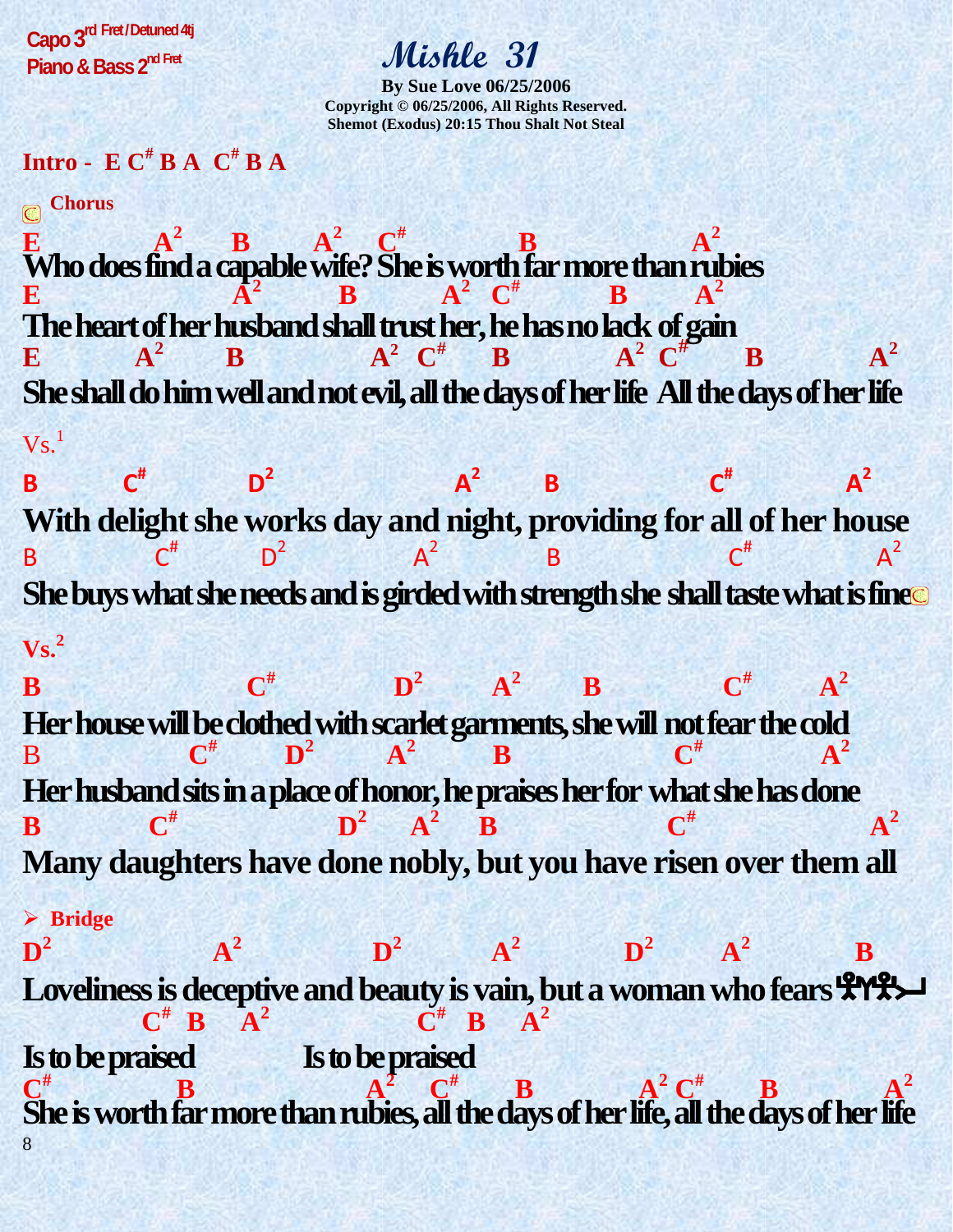#### We Worship **HYH**

**By Sue Love 07/14/2006 Copyright © 07/14/2006, All Rights Reserved. Shemot (Exodus) 20:15 Thou Shalt Not Steal Revelation 5:11-14** 

**Chorus**  $D(E)$   $A(B)$   $D(E)$ Let everyone sing, lai, lai, lai, lai, lai  $\mathbf{D}(E)$   $\mathbf{A}(B)$   $\mathbf{D}(E)$ **Let everyone shout, HalleluYah**  $D(E)$   $A(B)$   $D(E)$ **Let everyone know, oh, oh, oh, oh G(A) A(B) D(E) That we worship Ayes** 

 $(vs^1)A(B)$  $\mathbf{D}(\mathbf{E})$   $\mathbf{G}(\mathbf{A})$   $\mathbf{A}(\mathbf{B})$ **Now is the time for, Your Name to be proclaimed**   $A(B)$  **D**(E) **G**(A)  $A(B)$ **Let the whole earth recognize You are our King**   $A(B)$  **Em**(C#) **G**(A)  $A(B)$ **We join with heaven to sing of Your splendor G(A) A(B) We call on You, ITTLE** 

 $(vs^2)$  $\mathbf{D}(\mathbf{E})$   $\mathbf{G}(\mathbf{A})$   $\mathbf{A}(\mathbf{B})$ **One day every tongue will confess,**  $\mathcal{L}(\mathcal{L})$  $\mathbf{D}(\mathbf{E})$   $\mathbf{G}(\mathbf{A})$   $\mathbf{A}(\mathbf{B})$ **One day every knee will bow down at Your Throne**   $A(B)$  **Em**(C#) **G**(A)  $A(B)$ **One day we will join with all who've come before us G(A)**  $A(B)$ And call on You, TYTY **(Key Change go to E)** 

9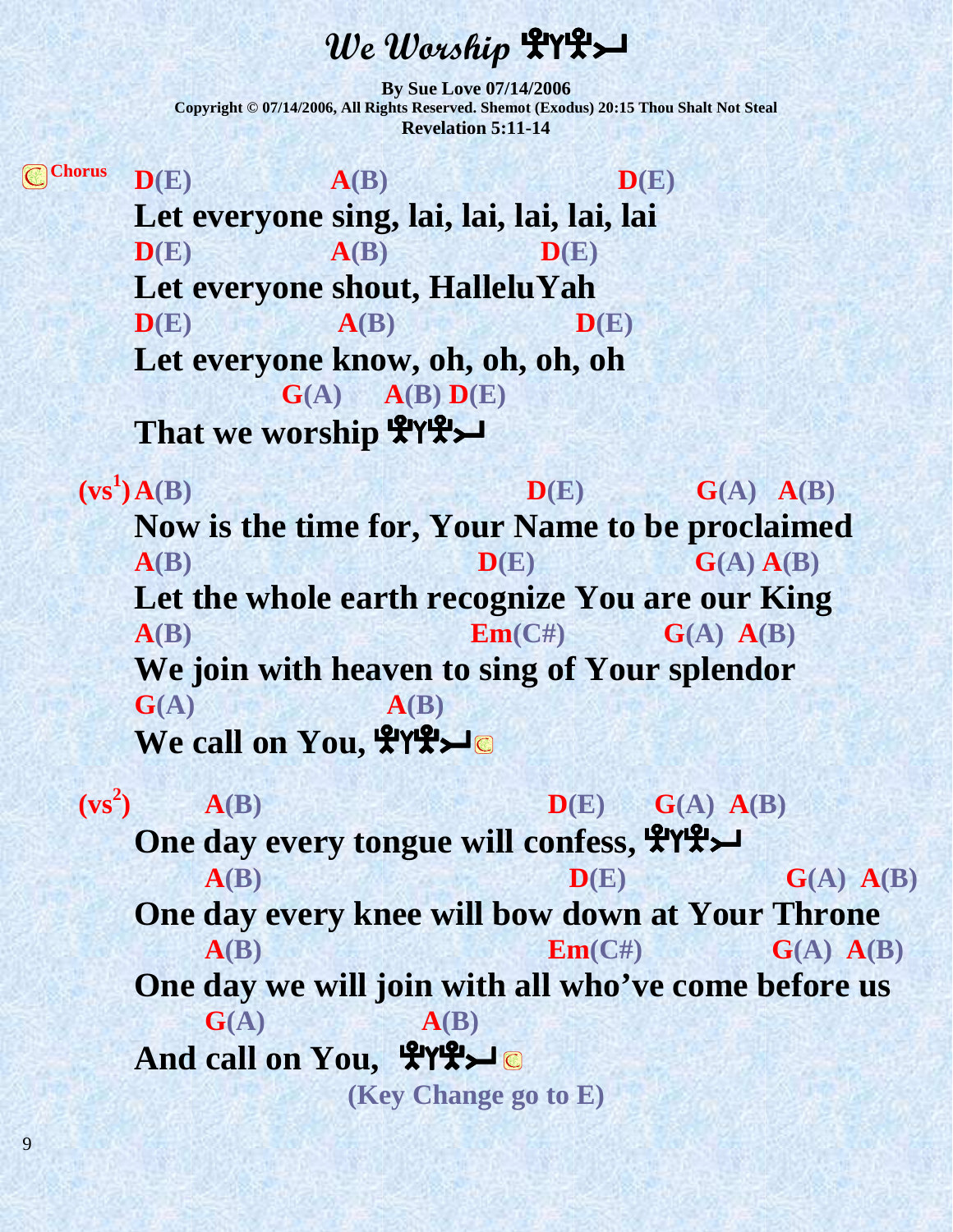**I Will Praise You By Sue Love 09/20/2004 Copyright © 07/14/2006, All Rights Reserved. Shemot (Exodus) 20:15 Thou Shalt Not Steal Tehillim (Psalm) 9** 

**E2 A B I will praise You, YaHuWaH with all of my heart E2 A B I will declare all Your wonders E E2** A **E2** A **A B** A **I rejoice and exult in You, I sing praise to Your Name, O Most High**

 $\mathbf{V}\mathbf{s}^1\mathbf{E}$ **E B** A **Your blessings reach higher than the sky E A B A The earth is filled with Your kindness E A B A A The ocean cannot contain all of Your mercy E A B A Your greatness cannot be described** 

 $\mathbf{Vs}^2$  **E E A B A With Your truth we are satisfied E A B A In all Your ways You are perfect E A** B **A The strength of Your arm will preserve us E A B A Your love will last longer than time** 

**The C** chorus is played with open bar chords

**Chorus**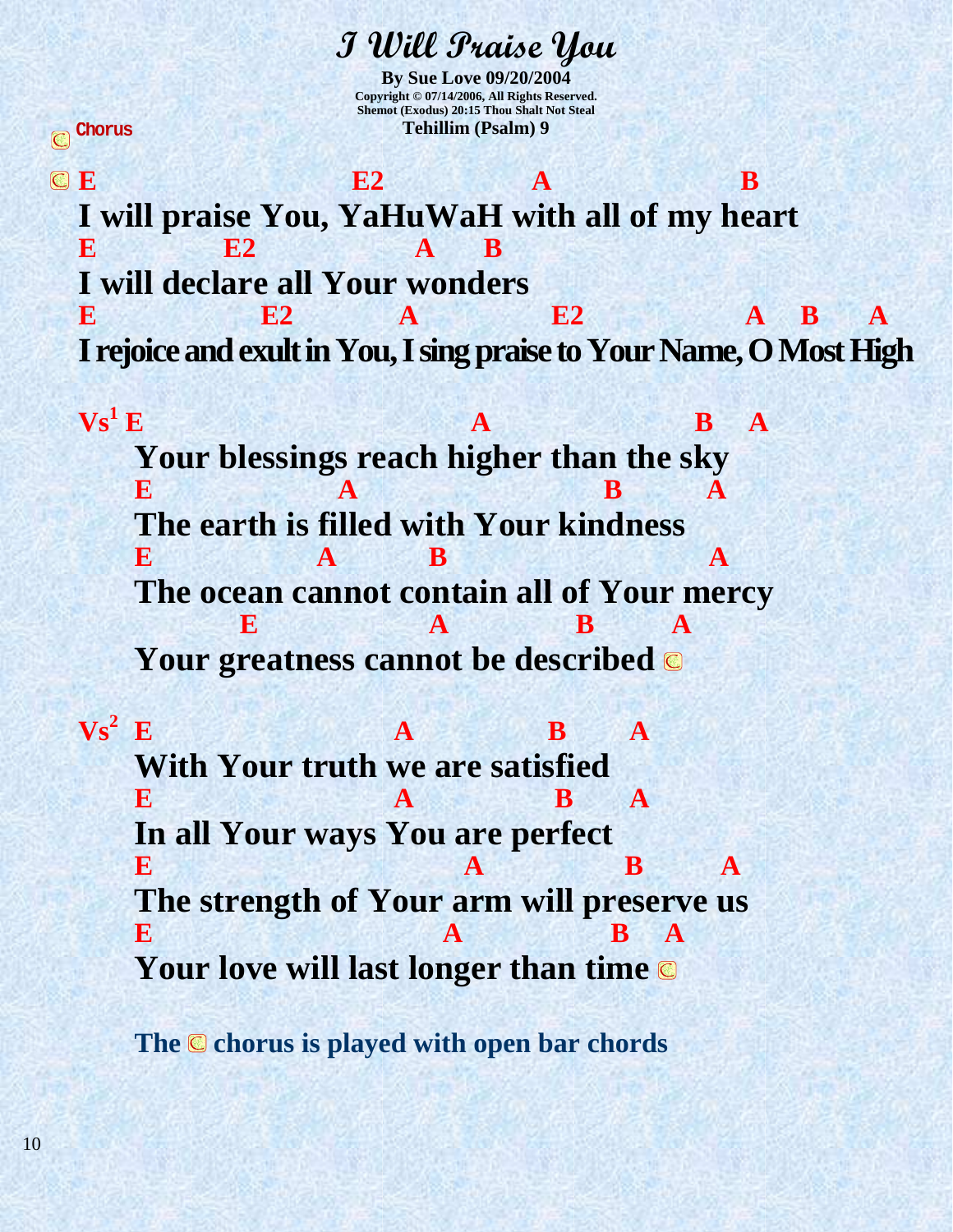# Let The Words of My Mouth

**By Sue Love 05/2008 Copyright © 05/2009, All Rights Reserved. Shemot (Exodus) 20:15 Thou Shalt Not Steal** 

**Let the words of my mouth (echo)**

 **A C D** 

> **D2 F**

**G And the thoughts of my heart (echo)**

| G                    | $\mathbf{\Gamma}$ |  |
|----------------------|-------------------|--|
|                      |                   |  |
| Be acceptable (echo) | to You            |  |

| F#m D2      |                                                 | K. |
|-------------|-------------------------------------------------|----|
| Am F        | $\Gamma$                                        | G  |
| <b>Bm</b> G | D                                               |    |
|             | <b>Oh YaHuWaH let me be pleasing before You</b> |    |

| F#m D2      | A           | E                                         |
|-------------|-------------|-------------------------------------------|
| Am F        | $\mathbf C$ | G                                         |
| <b>Bm</b> G | D           |                                           |
|             |             | <b>Oh YaHuWaH let me speak Your truth</b> |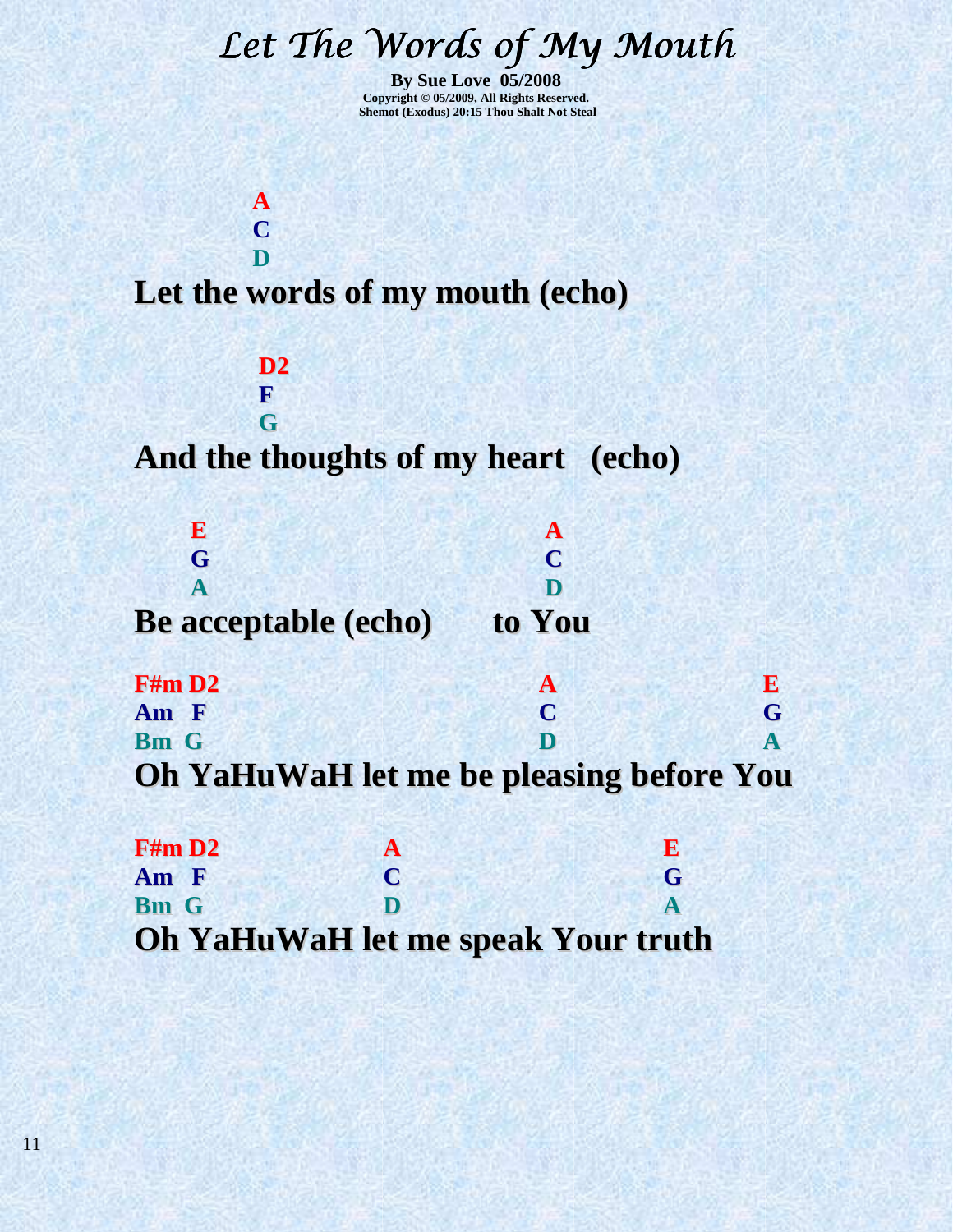Turn

**By Taylor Hall and Sue Love 4/20/2006 Copyright © 04/20/2006, All Rights Reserved. Shemot (Exodus) 20:15 Thou Shalt Not Steal II Choronicles 7:14 Page 1/2** 

**Intro – C G Am F**

 $\mathbf{V}\mathbf{s}^1$ 

 **C G Am When you're feeling down, and like you could just drown F G C (Stop) From the troubles all around Stop, G G G Am And think about life, turn your thoughts into the light F**  $\cdot$  **F**  $\cdot$  **G Be thankful for another beautiful night** 

**Chorus C G Am F C Turn, turn to <sup>L</sup>LYLEX, He'll take away your pain G Am F C** Turn to  $\mathcal{L}$  **A**<sup>Y</sup>**P**, start a brand new day **G** Am **F** C Turn to  $\mathcal{L}$ YL<sup>2</sup>, He'll take away your pain **G Am F C G Am**  Turn to  $\mathcal{H} \mathcal{H}$  start a brand new day, **F** C G Am G G7 G <sup>(PAUSE)</sup> Interlude **Start a brand new day**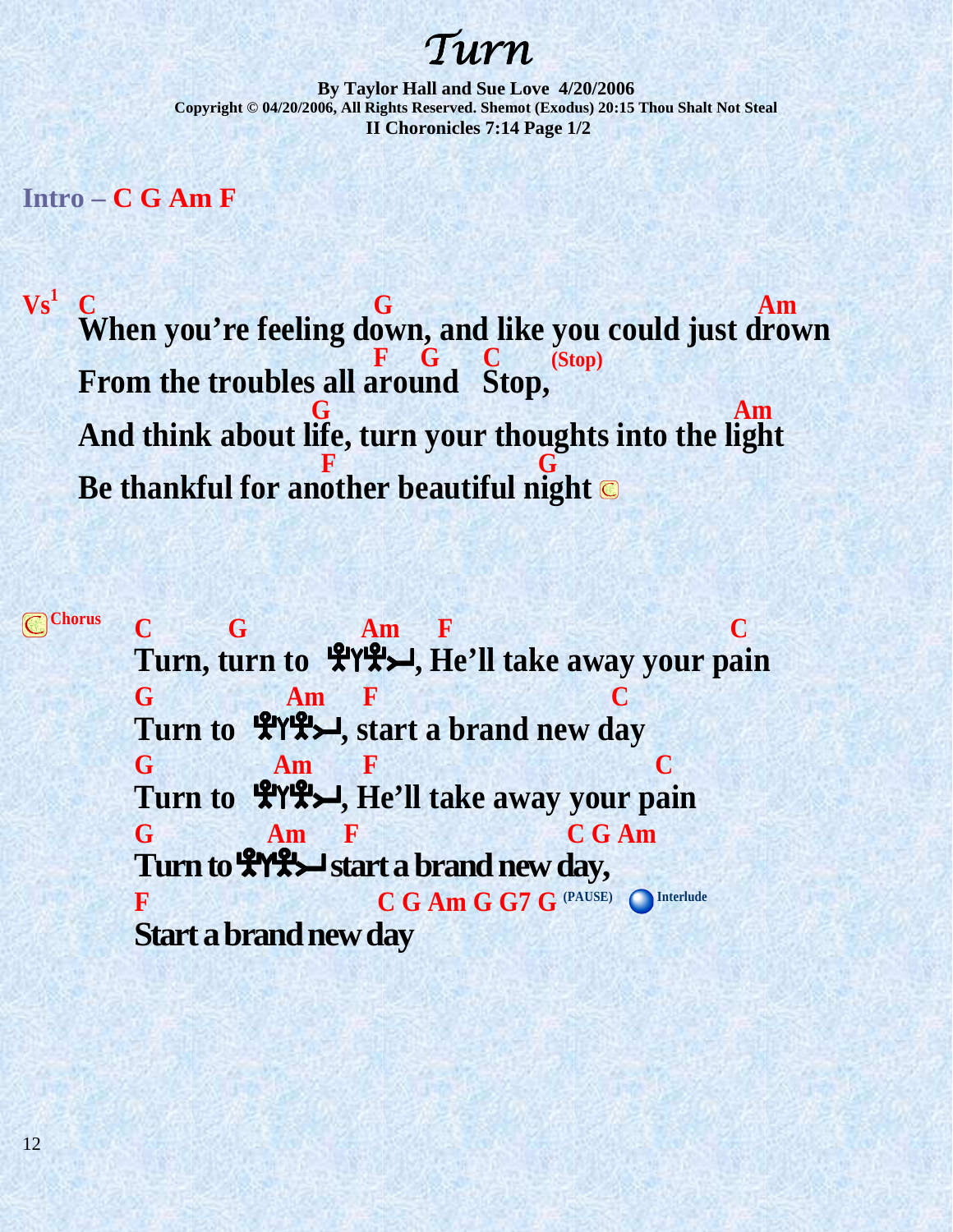# Turn

**By Taylor Hall and Sue Love 4/20/2006 Copyright © 04/20/2006, All Rights Reserved. Shemot (Exodus) 20:15 Thou Shalt Not Steal II Choronicles 7:14 Page 2/2** 

Interlude **F** G F G F **I put on a smile, some say its denial, G F Am G But that's not the truth here is the proof C G Am F C**  I have found  $\mathcal{L}Y\mathcal{L}$ , and here's where I'll stay **G** Am **F** C I have found  $\mathcal{L}^{\text{IV}}\mathcal{L}$ , and it's a brand new day **G Am F C** I have found  $\mathcal{L}Y\mathcal{L}$ , and here's where I'll stay **G** Am F C G Am F C G Am F <sup>(PAUSE)</sup> **I have found**  $\mathcal{L}(\mathcal{H}, \mathcal{L})$ **, and it's a brand new day, it's a brand new day**  $\mathbf{V}\mathbf{s}^2$ **C G** Am **And if you feel alone, and think you can't go home E G C**  $^{(Stop)}$ You don't have to pretend Stop,  $\mathbf{G}$  **G** and  $\mathbf{A}\mathbf{m}$ **Let go of all your fears, you'll find mercy here, F G When you turn around** 

**Chorus C G Am F C Turn, turn to <sup>L</sup>LYLEX, He'll take away your pain G Am F C Turn to <sup>L</sup>ITLERT Start a brand new day G Am F C** Turn to  $\mathcal{L}$ YL<sup>2</sup>, He'll take away your pain **G Am F C G Am C G Am G G7 G(PAUSE) Turn to**  $\mathbb{R}$  $\mathbb{R}$  start a brand new day, start a brand new day